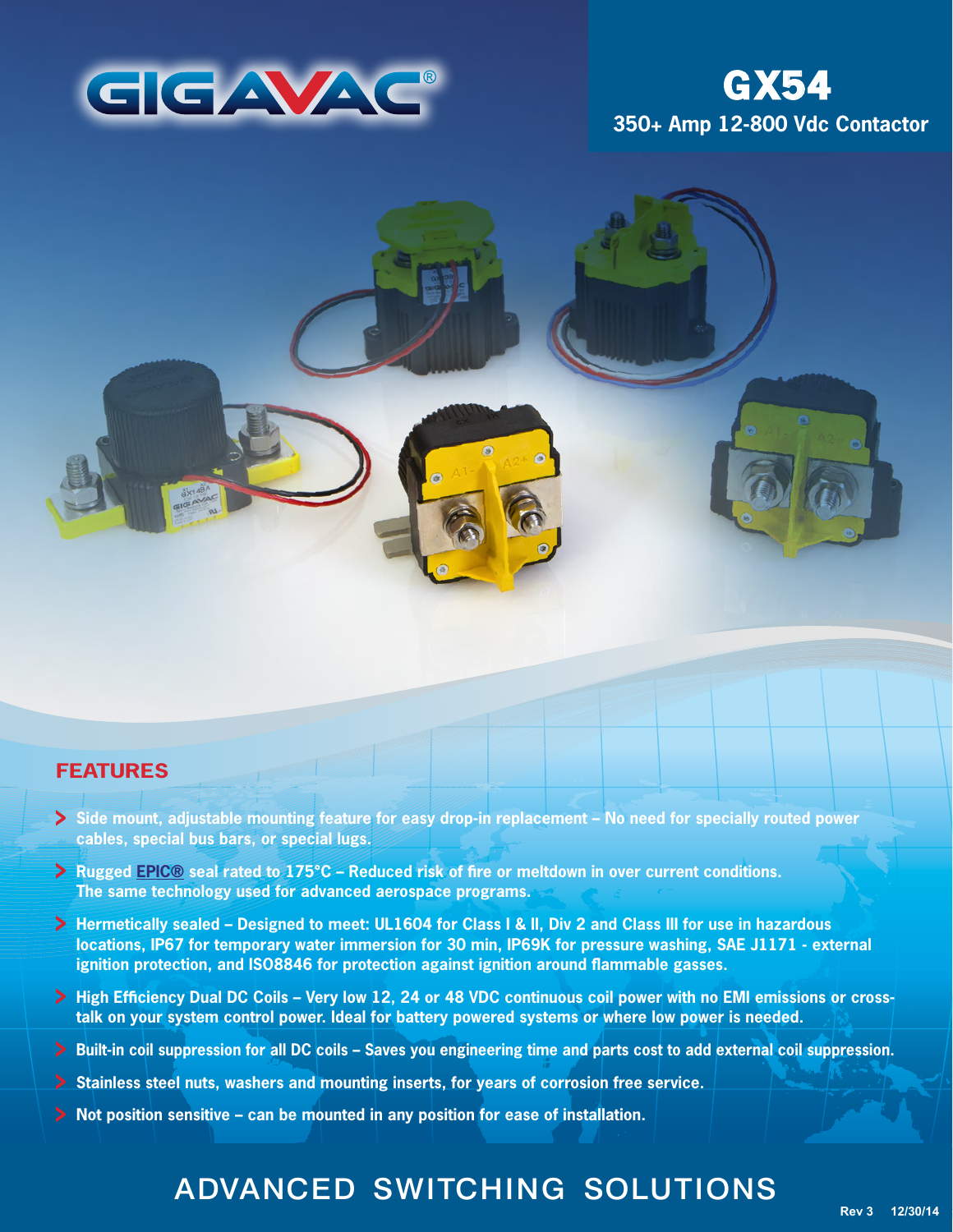

## **PRODUCT SPECIFICATIONS**

| <b>Specifications</b>                    | <b>Units</b>         | <b>Data</b>                  |
|------------------------------------------|----------------------|------------------------------|
| <b>Contact Arrangement</b>               |                      |                              |
| Main                                     | Form X               | SPST-NO                      |
| Auxilary (2A, 24VDC) <sup>1</sup>        | Form A or B          | SPST-NO or<br><b>SPST-NC</b> |
| <b>Mechanical Life</b>                   | Cycles               | 1,000,000                    |
| <b>Contact Resistance<sup>2</sup></b>    |                      |                              |
| <b>Max</b>                               | mohms                | 0.4                          |
| <b>Typical</b>                           | mohms                | $0.15$ to $0.3$              |
| Operate Time <sup>3</sup>                |                      |                              |
| <b>Max</b>                               | ms                   | 20                           |
| <b>Typical</b>                           | ms                   | 13                           |
| Release Time, Max                        | ms                   | 12                           |
| <b>Insulation Resistance<sup>4</sup></b> | <b>Mohms</b>         | 100                          |
| Dielectric At Sea Level (Leakage < 1mA)  | <b>VRMS</b>          | 2,200                        |
| Shock, $1/2$ Sine, $11ms$                | G peak               | 20                           |
| Vibration, Sinusoidal (500-2000 Hz Peak) | G                    | 15                           |
| <b>Ambient Temp Range</b>                |                      |                              |
| Operating <sup>5</sup>                   | °C.                  | $-55$ to $+85$               |
| Storage                                  | °С                   | $-70$ to $+150$              |
| <b>Weight, Typical</b>                   | $Kg$ (Lb)            | 0.5(1.1)                     |
| <b>Continuous Current</b>                |                      |                              |
| 2/0 Conductor                            | A                    | 350                          |
| 4/0 Conductor                            | A                    | 400                          |
| <b>Environmental Seal</b>                | Exceeds IP67 & IP69K |                              |
| <b>Salt Fog</b>                          | MIL-STD-810          |                              |

## **POWER SWITCHING AND CURRENT CARRY RATINGS**



#### **DC POWER SWITCHING CYCLES<sup>9</sup>**

# **COIL RATINGS at 25˚C**

| <b>Coil P/N Designation</b>                  | B               | C          | F         |
|----------------------------------------------|-----------------|------------|-----------|
| <b>Coil Voltage, Nominal</b>                 | 12 VDC          | 24 VDC     | 48 VDC    |
| <b>Coil Voltage, Max</b>                     | 16 V            | 32V        | 64 V      |
| Pick-Up Voltage, Max <sup>6, 8</sup>         | 8 V             | 16V        | 40 V      |
| <b>Drop-Out Voltage</b>                      | $0.5$ to $4$ V  | 2 to 7.5 V | 4 to 15 V |
| Pick-Up Current, Max (75 ms) <sup>6, 7</sup> | 3.9A            | 1.6A       | 0.97A     |
| Coil Current <sup>7</sup>                    | 0.23A           | 0.097A     | 0.042A    |
| Coil Power <sup>7</sup>                      | 2.8 W           | 2.3W       | 2 W       |
| <b>Internal Coil Suppression</b>             | CONTROL CIRCUIT |            |           |
| <b>Coil Back EMF</b>                         | 55 V            | 55V        | 125 V     |
| Transients, Max (13 ms)                      | ±50V            | ±50V       | ±75V      |
| <b>Reverse Polarity</b>                      | 16 V            | 32 V       | 64 V      |

**CURRENT CARRY vs TIME**

with 85ºC terminal temperature rise



GIGAVAC® - 6382 Rose Lane - Carpinteria, CA 93013 - ph +1-805- 684-8401 - fax +1-805- 684-8402 [info@gigavac.com](mailto:info@gigavac.com) - <www.gigavac.com> - ©Copyright 2003-2014 GIGAVAC, LLC.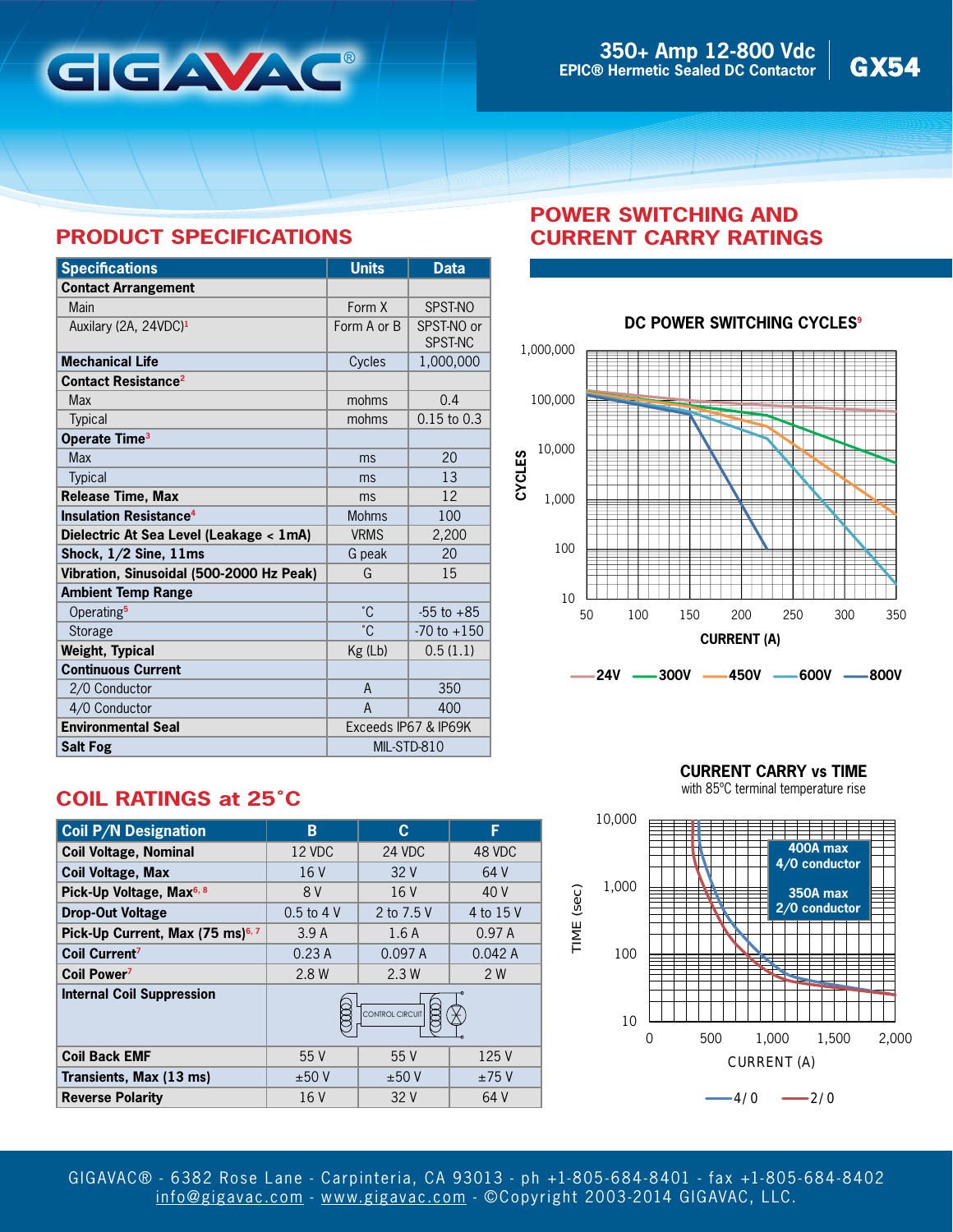



# **DIMENSIONS**

#### **Mounting**

M5 Bolts

#### **Case Material**

DuPont Zytel FR50 (25% Glass Filled Nylon)

#### **Power Connection**

Stainless M10x1.5 Stud Stainless M10x1.5 Nut Stainless Lock Washer Stainless Flat Washer

Torque 10Nm [90in-lb] max

#### **Coil Termination**

M4 Screws







 $T2$  O







GIGAVAC® - 6382 Rose Lane - Carpinteria, CA 93013 - ph +1-805- 684-8401 - fax +1-805- 684-8402 [info@gigavac.com](mailto:info@gigavac.com) - <www.gigavac.com> - ©Copyright 2003-2014 GIGAVAC, LLC.